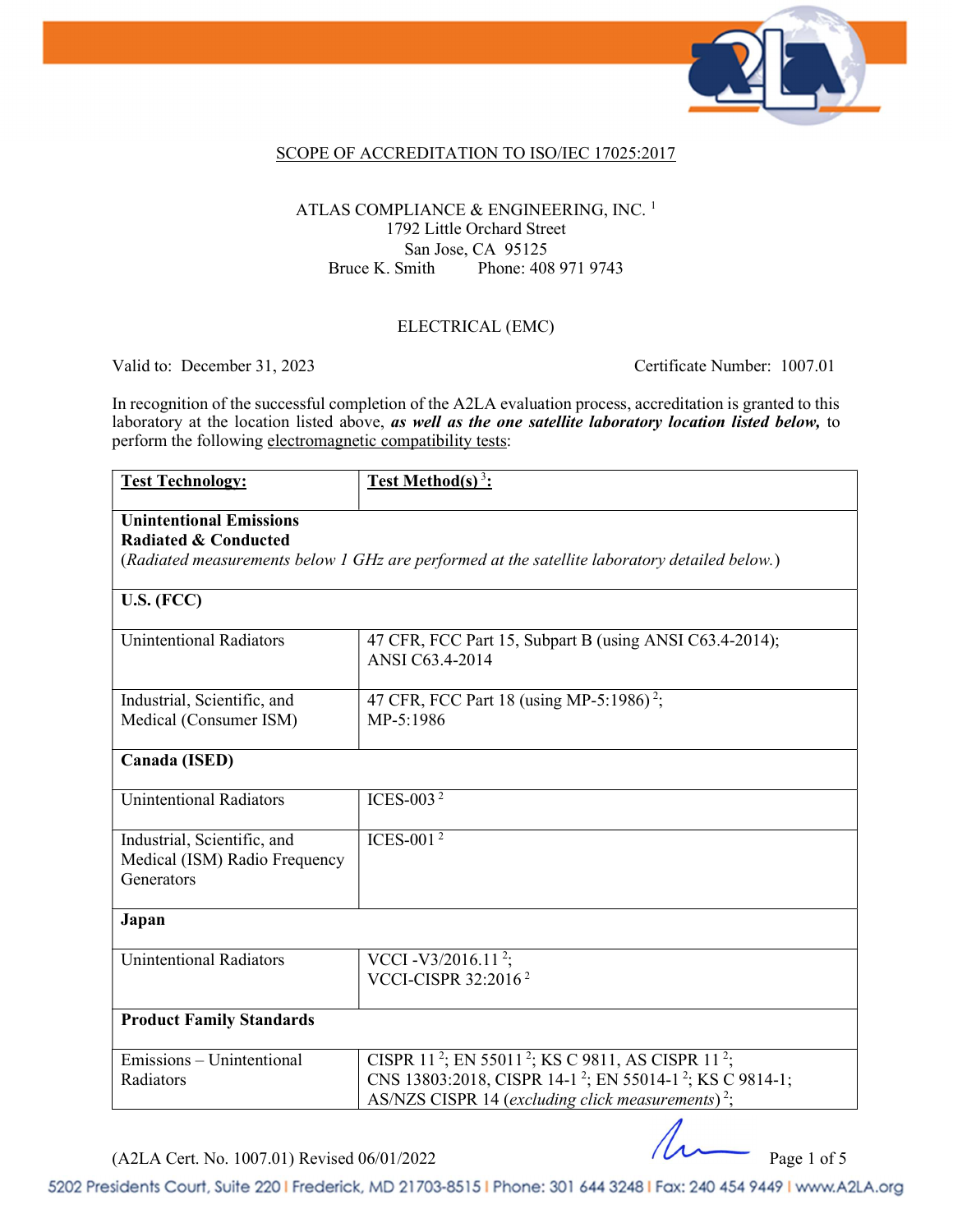| <b>Test Technology:</b>                                        | <b>Test Method(s)</b> <sup>3</sup> :                                                                                                                                                                                                                                                                                                                                                                                                                                                                    |  |  |
|----------------------------------------------------------------|---------------------------------------------------------------------------------------------------------------------------------------------------------------------------------------------------------------------------------------------------------------------------------------------------------------------------------------------------------------------------------------------------------------------------------------------------------------------------------------------------------|--|--|
| Emissions – Unintentional<br>Radiators (cont.)                 | CISPR 22:2008; CISPR 22;<br>EN 55022:2010; EN 55022;<br>CNS 13438:2006; CNS 13428 (up to 6 GHz);<br>CISPR 32:2012 <sup>2</sup> ; CISPR 32:2015 <sup>2</sup> ; CISPR 32 <sup>2</sup> ; KS C 9832;<br>EN 55032:2012 <sup>2</sup> ; EN 55032:2015 <sup>2</sup> ; EN 55032 <sup>2</sup> ;<br>EN 61326-1 <sup>2</sup> ; EN 60601-1-2 <sup>2</sup> ; KS C IEC 60601-1-2;<br>EN 61000-6-3 <sup>2</sup> ; KS C 9610-6-3, EN 61000-6-4 <sup>2</sup> ; KS C 9610-6-4;<br>GB 9254:2008; GB 9254;<br>CNS 15936:2016 |  |  |
| Harmonics                                                      | IEC 61000-3-2:2014 <sup>2</sup> ; IEC 61000-3-2:2018 <sup>2</sup> ; IEC 61000-3-2 <sup>2</sup> ;<br>EN 61000-3-2:2014 <sup>2</sup> ; EN 61000-3-2:2019 <sup>2</sup> ; EN 61000-3-2 <sup>2</sup> ;<br>GB 17625.1-2012; GB 17625.1                                                                                                                                                                                                                                                                        |  |  |
| Flicker                                                        | IEC 61000-3-3:2013 <sup>2</sup> ; IEC 61000-3-3 <sup>2</sup> ;<br>EN 61000-3-3:2013 <sup>2</sup> ; EN 61000-3-3 <sup>2</sup>                                                                                                                                                                                                                                                                                                                                                                            |  |  |
| <b>Intentional Emissions</b><br><b>Unlicensed Transmitters</b> |                                                                                                                                                                                                                                                                                                                                                                                                                                                                                                         |  |  |
| U.S. (FCC)                                                     |                                                                                                                                                                                                                                                                                                                                                                                                                                                                                                         |  |  |
| <b>Intentional Radiators</b>                                   | 47 CFR, FCC Part 15 C, Unlicensed Transmitters<br>(using ANSI C63.10-2013);<br>ANSI C63.10-2013                                                                                                                                                                                                                                                                                                                                                                                                         |  |  |
| Canada (ISED)                                                  |                                                                                                                                                                                                                                                                                                                                                                                                                                                                                                         |  |  |
| <b>Intentional Radiators</b><br>License Exempt                 | RSS-GEN; RSS-210; RSS-247 (without DFS); ANSI C63.10-2013;<br>RSS-102 (RF Exp. Calculations only)                                                                                                                                                                                                                                                                                                                                                                                                       |  |  |
| Immunity                                                       |                                                                                                                                                                                                                                                                                                                                                                                                                                                                                                         |  |  |
| Electrostatic Discharge (ESD)                                  | IEC 61000-4-2:2008 <sup>2</sup> ; IEC 61000-4-2 <sup>2</sup> ;<br>EN 61000-4-2:2009 <sup>2</sup> ; EN 61000-4-2 <sup>2</sup>                                                                                                                                                                                                                                                                                                                                                                            |  |  |
| Radiated Immunity                                              | IEC 61000-4-3:2006; IEC 61000-4-3;<br>EN 61000-4-3:2006; EN 61000-4-3                                                                                                                                                                                                                                                                                                                                                                                                                                   |  |  |
| Electrical Fast Transient /<br><b>Burst</b>                    | IEC 61000-4-4:2004 <sup>2</sup> ; IEC 61000-4-4:2012 <sup>2</sup> ; IEC 61000-4-4 <sup>2</sup> ;<br>EN 61000-4-4:2004 <sup>2</sup> ; EN 61000-4-4:2012 <sup>2</sup> ; EN 61000-4-4 <sup>2</sup>                                                                                                                                                                                                                                                                                                         |  |  |
| Surge Immunity                                                 | IEC 61000 4-5:2005 <sup>2</sup> ; IEC 61000-4-5:2014 <sup>2</sup> ; IEC 61000-4-5 <sup>2</sup> ;<br>EN 61000-4-5:2006 <sup>2</sup> ; EN 61000-4-5:2014 <sup>2</sup> ; EN 61000-4-5 <sup>2</sup>                                                                                                                                                                                                                                                                                                         |  |  |
| Conducted Immunity                                             | IEC 61000-4-6:2008 <sup>2</sup> ; IEC 61000-4-6:2013 <sup>2</sup> ; IEC 61000-4-6 <sup>2</sup> ;<br>EN 61000-4-6:2009 <sup>2</sup> ; EN 61000-4-6:2014 <sup>2</sup> ; EN 61000-4-6 <sup>2</sup>                                                                                                                                                                                                                                                                                                         |  |  |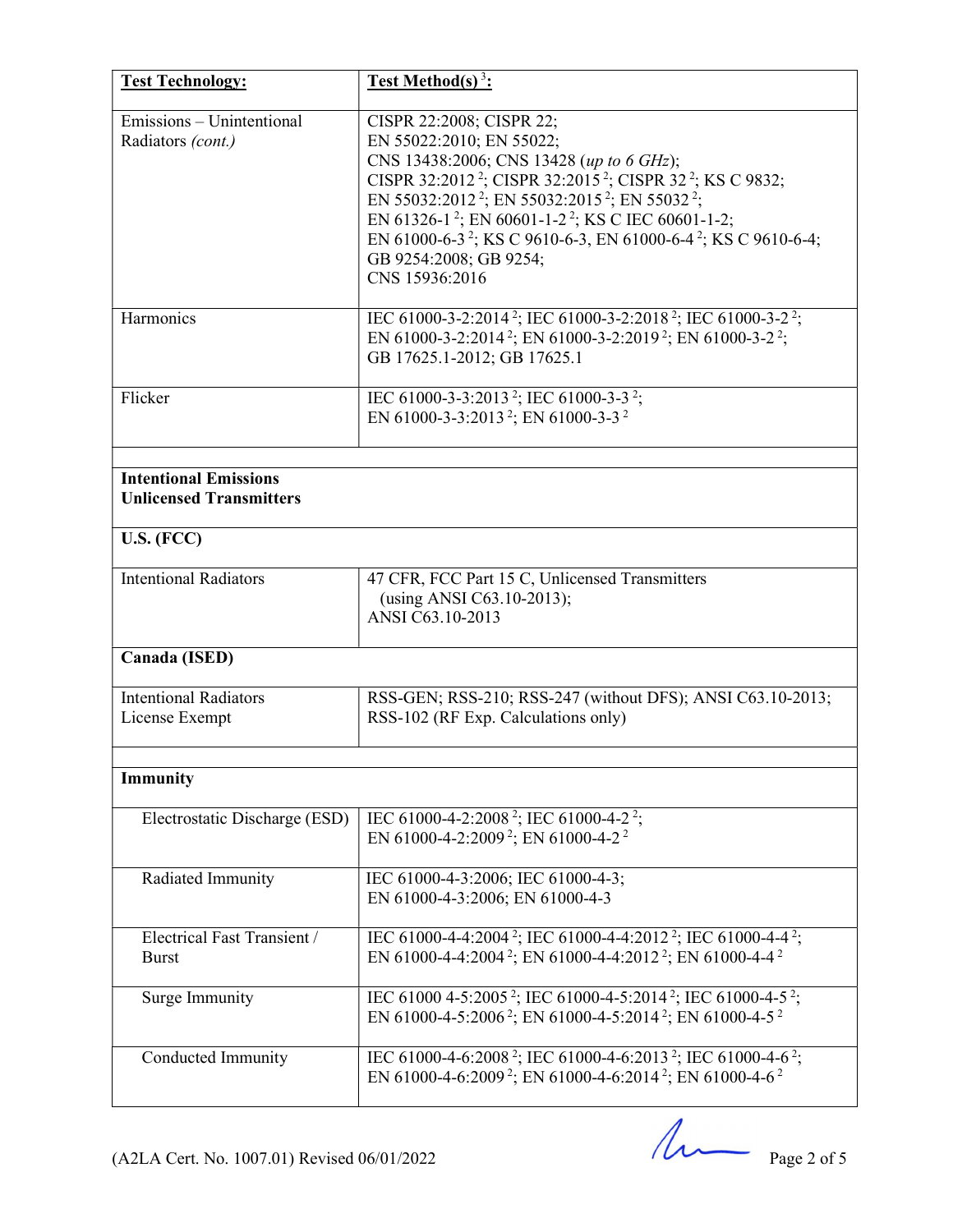| <b>Test Technology:</b>          | <b>Test Method(s)</b> <sup>3</sup> :                                                             |  |  |
|----------------------------------|--------------------------------------------------------------------------------------------------|--|--|
|                                  |                                                                                                  |  |  |
| <b>Immunity (Cont.)</b>          |                                                                                                  |  |  |
| Power Frequency Magnetic         | IEC 61000-4-8:2009 <sup>2</sup> ; IEC 61000-4-8 <sup>2</sup> ;                                   |  |  |
| Field Immunity                   | EN 61000-4-8:2010 <sup>2</sup> ; EN 61000-4-8 <sup>2</sup>                                       |  |  |
| Voltage Dips, Interruptions,     | IEC 61000-4-11:2004 <sup>2</sup> ; IEC 61000-4-11 <sup>2</sup> ;                                 |  |  |
| and Line Voltage Variations      | EN 61000-4-11:2004 <sup>2</sup> ; EN 61000-4-11 <sup>2</sup>                                     |  |  |
|                                  |                                                                                                  |  |  |
| <b>Product Family Standards</b>  |                                                                                                  |  |  |
| Immunity                         | CISPR 35:2016 <sup>2</sup> ; CISPR 35 <sup>2</sup> ; KS C 9835, EN 55035:2017 <sup>2</sup> ;     |  |  |
|                                  | EN 55035 <sup>2</sup> ; CISPR 24:2010 <sup>2</sup> ; CISPR 24 <sup>2</sup> ;                     |  |  |
|                                  | CISPR 24, Edition 2.1: 2015-04 <sup>2</sup> ;                                                    |  |  |
|                                  | EN 55024:2010 <sup>2</sup> ; EN55024 <sup>2</sup> ;                                              |  |  |
|                                  | EN 55014-2 <sup>2</sup> ; KS C 9814-2, EN 55103-2 <sup>2</sup> ;                                 |  |  |
|                                  | EN 61326-1 <sup>2</sup> ; EN 61000-6-1 <sup>2</sup> ; KS C 9610-6-1, EN 61000-6-2 <sup>2</sup> ; |  |  |
|                                  | KS C 9610-6-2, EN 60601-1-2 <sup>2</sup> , KS C IEC 60601-1-2                                    |  |  |
|                                  |                                                                                                  |  |  |
| <b>Electrical Product Safety</b> |                                                                                                  |  |  |
|                                  | EN/IEC/UL 60950-1;                                                                               |  |  |
|                                  | CAN/CSA-C22.2 No. 60950-1-07 (Edition 2.0, excluding clauses                                     |  |  |
|                                  | 2.9.2, 4.2.8, 4.3.12, 4.3.13, 4.7.3.6, and 6.2.2.1);                                             |  |  |
|                                  | EN/IEC 62368-1:2017;                                                                             |  |  |
|                                  | CAN/CSA-C22.2 No. 62368-1 (2 <sup>nd</sup> Edition 2014);                                        |  |  |
|                                  | IEC 62368-1 Part 1, Edition 2.0: 2014-02;                                                        |  |  |
|                                  | EN/IEC/UL 61010-1;                                                                               |  |  |
|                                  | CAN/CSA-C22.2 No. 61010-1-12 (Edition 3.0, excluding clauses                                     |  |  |
|                                  | 6.8.2, 12.2, 12.3, 12.4, and 13.2.3);                                                            |  |  |
|                                  | EN/IEC 60204-1:2018; EN/IEC 60204-33:2011                                                        |  |  |

<sup>1</sup> This accreditation also covers testing performed at the following satellite laboratory listed below:

(A2LA Cert. No. 1007.01) Revised  $06/01/2022$  Page 3 of 5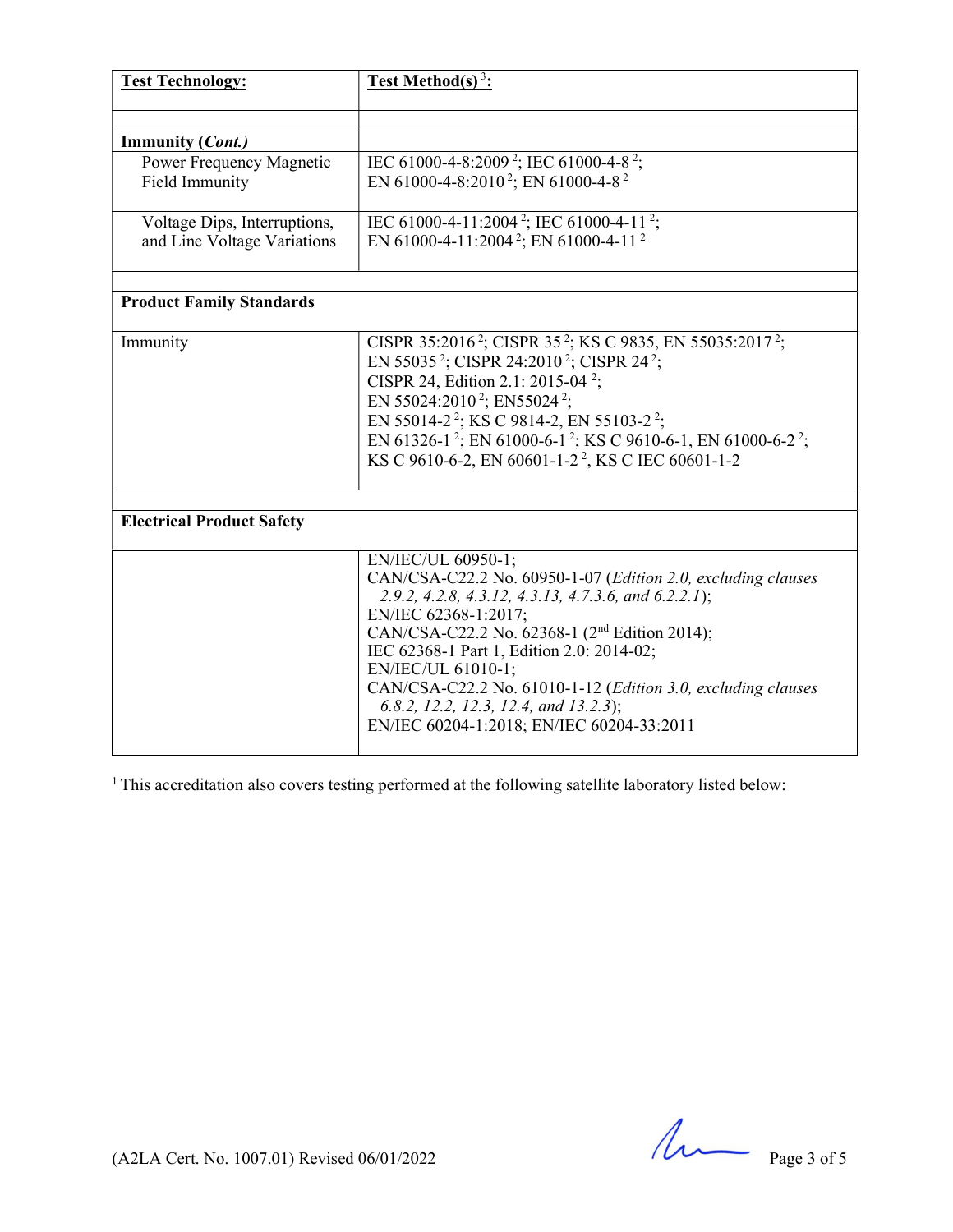#### ATLAS COMPLIANCE & ENGINEERING, INC.

#### 726 Hidden Valley Rd. Royal Oaks, CA 95076 Bruce K. Smith Phone: 408 971 9743

| <b>Test Technology:</b>                                                    | <b>Test Method(s)</b> <sup>3</sup> :                                                                                                                                                                                                                                                                                                                                                                                                                                                                                                        |  |  |  |
|----------------------------------------------------------------------------|---------------------------------------------------------------------------------------------------------------------------------------------------------------------------------------------------------------------------------------------------------------------------------------------------------------------------------------------------------------------------------------------------------------------------------------------------------------------------------------------------------------------------------------------|--|--|--|
| <b>Unintentional Emissions</b><br><b>Radiated &amp; Conducted</b>          |                                                                                                                                                                                                                                                                                                                                                                                                                                                                                                                                             |  |  |  |
| U.S. (FCC)                                                                 |                                                                                                                                                                                                                                                                                                                                                                                                                                                                                                                                             |  |  |  |
| <b>Unintentional Radiators</b>                                             | 47 CFR, FCC Part 15, Subpart B (using ANSI C63.4-2014);<br>ANSI C63.4-2014                                                                                                                                                                                                                                                                                                                                                                                                                                                                  |  |  |  |
| Industrial, Scientific, and<br>Medical (Consumer ISM)                      | 47 CFR, FCC Part 18 (using MP-5:1986);<br>MP-5:1986                                                                                                                                                                                                                                                                                                                                                                                                                                                                                         |  |  |  |
| Canada (ISED)                                                              |                                                                                                                                                                                                                                                                                                                                                                                                                                                                                                                                             |  |  |  |
| <b>Unintentional Radiators</b>                                             | <b>ICES-003</b>                                                                                                                                                                                                                                                                                                                                                                                                                                                                                                                             |  |  |  |
| Industrial, Scientific, and<br>Medical (ISM) Radio Frequency<br>Generators | <b>ICES-001</b>                                                                                                                                                                                                                                                                                                                                                                                                                                                                                                                             |  |  |  |
| Japan                                                                      |                                                                                                                                                                                                                                                                                                                                                                                                                                                                                                                                             |  |  |  |
| <b>Unintentional Radiators</b>                                             | VCCI-V3/2016.11;<br><b>VCCI-CISPR 32:2016</b>                                                                                                                                                                                                                                                                                                                                                                                                                                                                                               |  |  |  |
| <b>Product Family Standards</b>                                            |                                                                                                                                                                                                                                                                                                                                                                                                                                                                                                                                             |  |  |  |
| <b>Unintentional Radiators</b>                                             | CISPR 11; EN 55011; KS C 9811, AS CISPR 11;<br>CNS 13803:2018,<br>CISPR 14-1; EN 55014-1; KS C 9814-1;<br>AS/NZS CISPR 14 (excluding click measurements);<br>CISPR 22:2008; CISPR 22;<br>EN 55022:2010; EN 55022;<br>CNS 13438:2006;<br>CISPR 32:2012; CISPR 32:2015; CISPR 32; KS C 9832;<br>EN 55032:2012; EN 55032:2015; EN 55032;<br>EN 61326-1; EN 60601-1-2 <sup>2</sup> ; KS C IEC 60601-1-2,<br>EN 61000-6-3 <sup>2</sup> ; KS C 9610-6-3,<br>EN 61000-6-4 <sup>2</sup> ; KS C 9610-6-4<br>GB 9254:2008; GB 9254;<br>CNS 15936:2016 |  |  |  |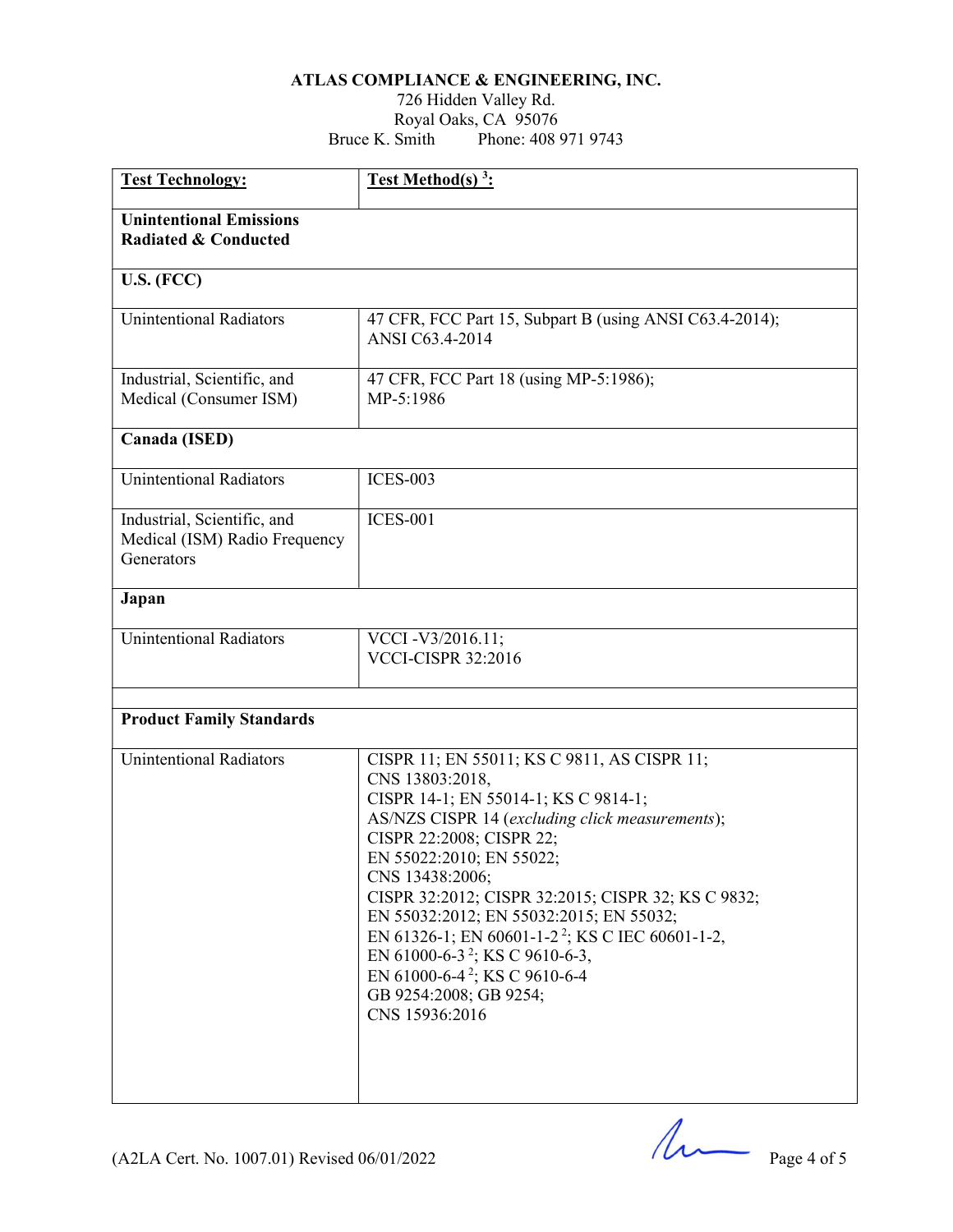| <b>Test Technology:</b>                                        | Test Method(s) $3$ :                                                                              |  |  |
|----------------------------------------------------------------|---------------------------------------------------------------------------------------------------|--|--|
| <b>Intentional Emissions</b><br><b>Unlicensed Transmitters</b> |                                                                                                   |  |  |
| U.S. (FCC)                                                     |                                                                                                   |  |  |
| Intentional Radiators                                          | 47 CFR, FCC Part 15 C, Unlicensed Transmitters<br>(using ANSI C63.10-2013);<br>ANSI C63.10-2013   |  |  |
| Canada (ISED)                                                  |                                                                                                   |  |  |
| <b>Intentional Radiators</b><br>License Exempt                 | RSS-GEN; RSS-210; RSS-247 (without DFS); ANSI C63.10-2013;<br>RSS-102 (RF Exp. Calculations only) |  |  |

<sup>2</sup>This laboratory performs field testing for the noted test methods.

<sup>3</sup> When the date, edition, version, etc. is not identified in the scope of accreditation, the laboratory may use the version that immediately precedes the current version for a period of one year from the date of publication of the standard test method, per part C., Section 1 of A2LA R101 - General Requirements -Accreditation of ISO-IEC 17025 Laboratories.

Testing Activities Performed in Support of FCC Certification in Accordance with 47 Code of Federal Regulations and FCC KDB 974614, Appendix A, Table A.1<sup>4</sup>:

| <b>Rule Subpart/Technology</b>      | <b>Test Method</b>       | <b>Maximum</b><br>Frequency |
|-------------------------------------|--------------------------|-----------------------------|
| <b>Unintentional Radiators</b>      |                          |                             |
| Part 15B                            | ANSI C63.4-2014          | 40000 MHz                   |
|                                     |                          |                             |
| Industrial, Scientific, and Medical |                          |                             |
| Equipment                           |                          |                             |
| Part 18                             | FCC MP-5 (February 1986) | 40000 MHz                   |
|                                     |                          |                             |
| <b>Intentional Radiators</b>        |                          |                             |
| Part 15C                            | ANSI C63.10-2013         | 40000 MHz                   |
|                                     |                          |                             |

<sup>4</sup>Accreditation does not imply acceptance to the FCC equipment authorization program. Please see the FCC website (https://apps.fcc.gov/oetcf/eas/) for a listing of FCC approved laboratories.

(A2LA Cert. No. 1007.01) Revised  $06/01/2022$  Page 5 of 5